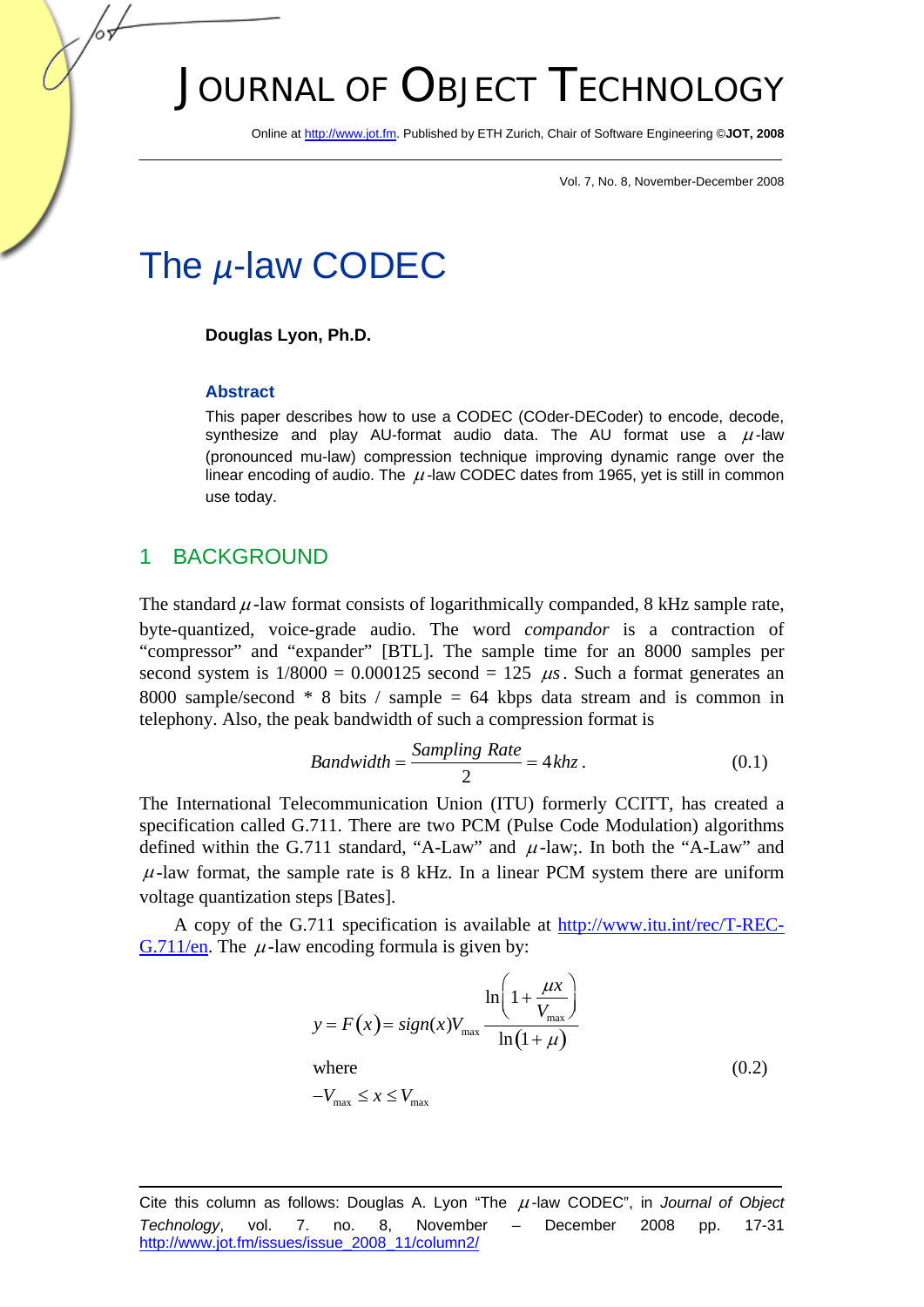The "A-law formula is given by:

$$
y = \frac{A}{1 + \ln A} \left( \frac{x}{V_{\text{max}}} \right), \left| \frac{x}{V_{\text{max}}} \right| < \frac{1}{A}
$$
  
and  

$$
y = \frac{\text{sign}(x)}{1 + \ln A} \left( 1 + \ln \left( \frac{Ax}{V_{\text{max}}} \right) \right), \frac{1}{A} \le \left| \frac{x}{V_{\text{max}}} \right| \le 1
$$
 (0.3).

Typical values of the compression parameters used in (0.2) and (0.3) are:

$$
\mu = 100 \text{ and } 255
$$
  
A = 87.6 (0.4)

A graph of (0.3), with  $V_{\text{max}} = 1$ , and  $\mu = 255$  is shown in Figure 1. The value of  $\mu$ =255 is used for North American telephone transmission. The value of A=87.6 is used for European telephone transmission. The rationale for companding is that the human ear has an inability to differentiate between amplitudes of sound waves as the amplitude increases [Embree].



Figure 1. Graph of the  $\mu$ -law transfer function, with  $\mu$ =255.

#### 2 SNR

One metric of PCM performance is the ratio of the signal power to quantization noise power (signal-to-quantizing distortion ratio). The basic idea behind "A-law" and  $\mu$ law companding is that a logarithmic curve may be used to improve the signal-toquantizing distortion ratio at low signal levels.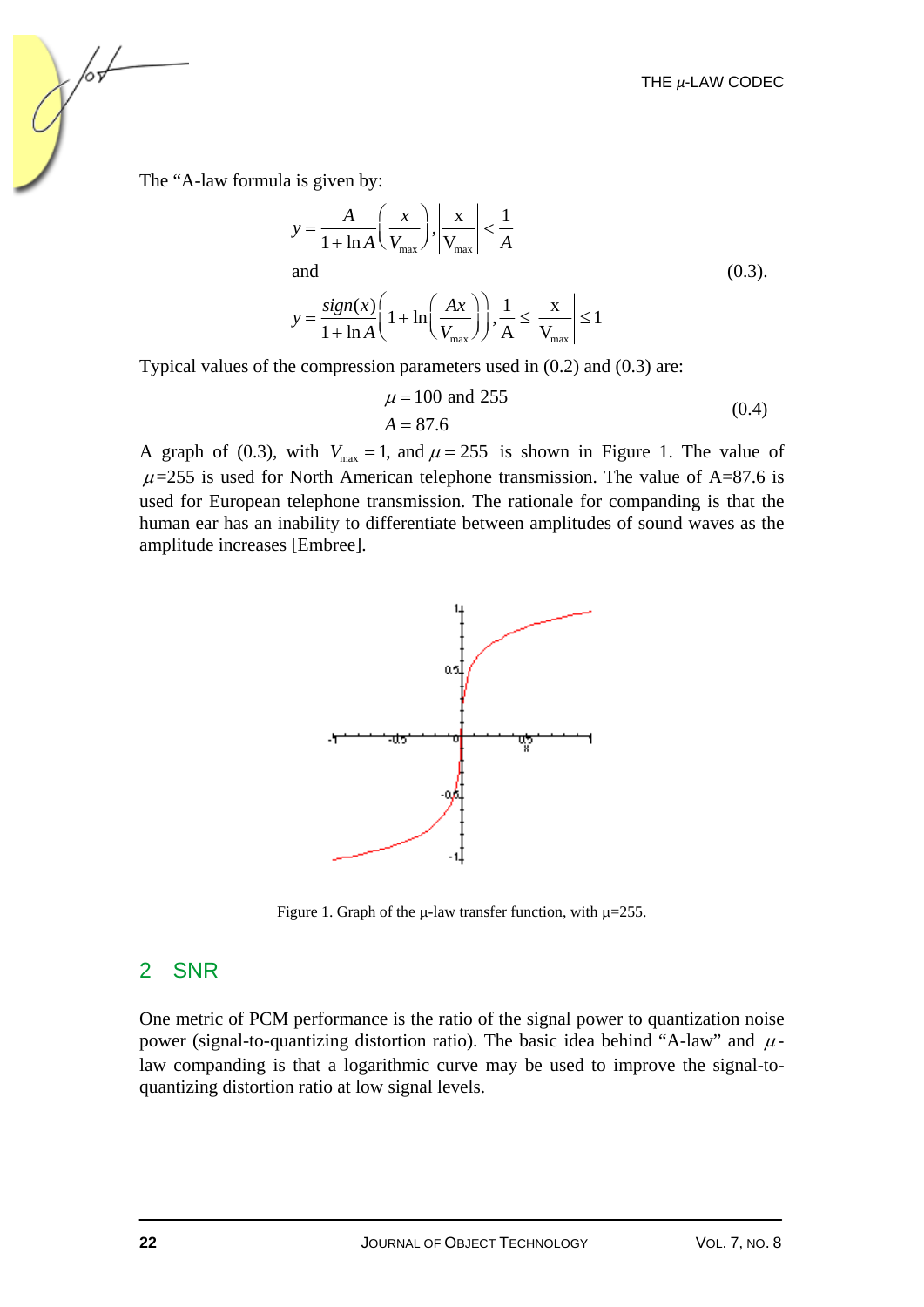Binary PCM has a number of quantization levels given by:

$$
N_q = 2^{N_b} \tag{0.5}
$$

where

 $N_q$  = the number of quantization levels

$$
N_b =
$$
 the number of bits per sample

The signal power varies from 0 to 1, inclusive, and is given by:

$$
S \in [0...1]
$$

The signal voltage, x, varies from:

$$
-V_{\text{max}} \le x \le V_{\text{max}} \tag{0.6}
$$

For simplicity we assume that

$$
V_{\text{max}} = 1\tag{0.7}
$$

The uniform quantizer divides the signal voltage evenly among the number of quantization levels. The uniform quantizers' quantization error voltage is given by:

$$
-\frac{1}{2^{N_b}} \le \varepsilon \le \frac{1}{2^{N_b}}
$$
  
where  
 $\varepsilon$  = quantization error voltage (0.8)

The average quantization error is 0, but the root-mean-square (RMS) value of the quantization error is the mean square quantization noise power. The term "root-meansquare" refers to the square root of the mean of error voltage squared [Carlson and Gisser]. For a continuous probability distribution function, the expectation is taken by  $E[X] = \int_{-\infty}^{\infty} x f_X(x) dx$  and the variance is taken by  $\sigma_X^2(t) = E\left[ |X(t)|^2 \right]$ . The variance expands to  $\sigma_X^2(t) = \int_{-\infty}^{\infty} x^2 f_X(x) dx$ . For a discrete random variable,  $E[X] = mean = \frac{1}{10}$ *N*

$$
X
$$
] = mean =  $\frac{1}{N} \sum_{i=1}^{N} x_i$  and  

$$
\sigma_X^2(t) = \text{variance} = E\Big[ |X(t)|^2 \Big] = \frac{1}{N} \sum_{i=1}^{N} (x_i - E[X])^2.
$$

Thus, we compute the RMS error by integrating the square of the quantization error voltage over the range in (0.8) assuming a zero mean:

$$
\sigma^2 = \frac{1}{(2/N_q)} \int_{-1/N_q}^{1/N_q} \mathcal{E}^2 d\varepsilon = \frac{1}{3N_q^2}
$$
 (0.9).

When the maximum signal voltage is constrained, as in  $(0.6)$  and  $(0.7)$  we compute the signal-to-quantization noise power as: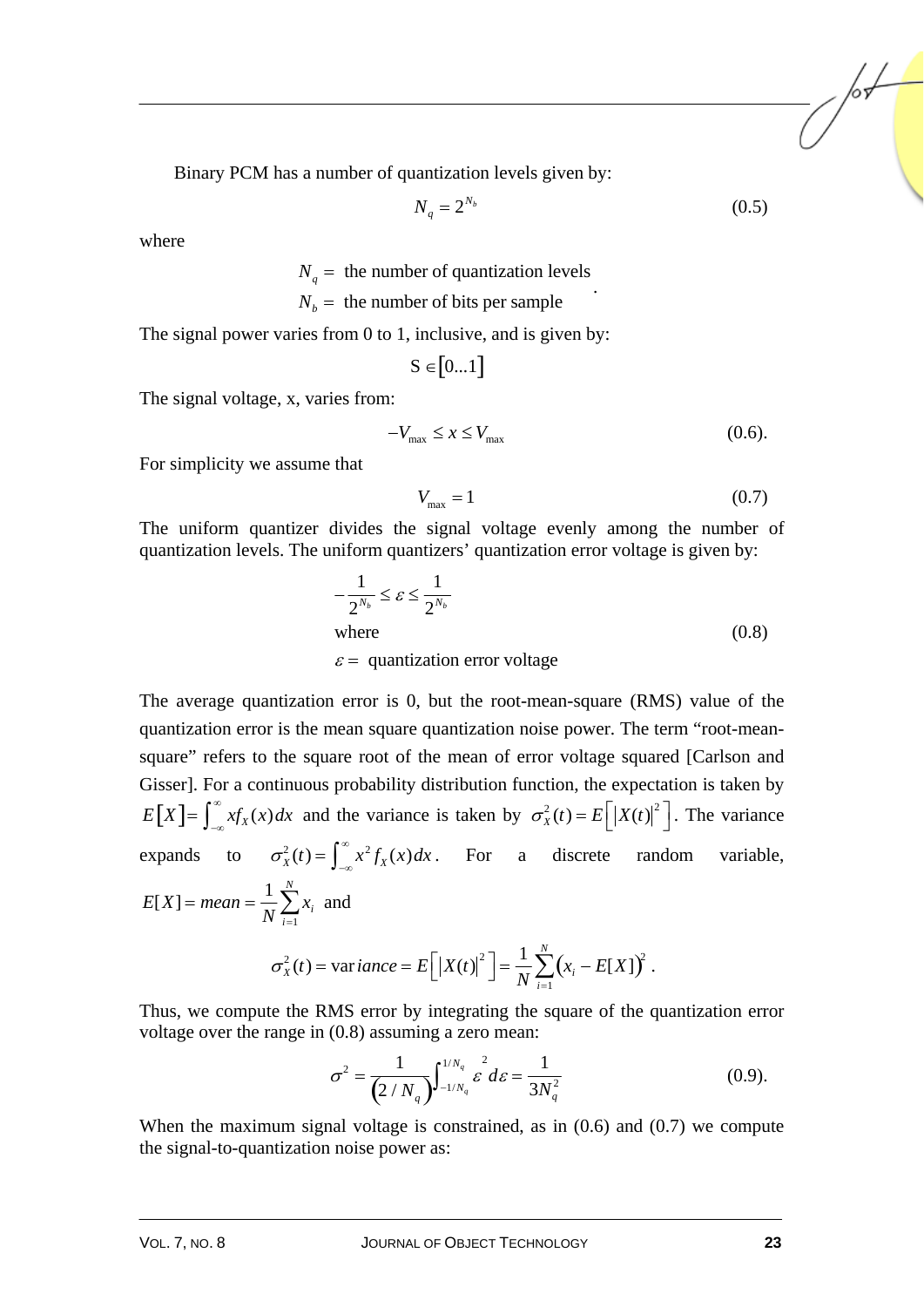$$
SNR_D = 10 \log_{10} \left( 3 \times 2^{2N_b} S_x \right)
$$
  
\n
$$
SNR_D = 10 \log_{10} 3 + 20 N_b \log_{10} 2S_x
$$
 (0.10)

Where the signal power is given by  $S<sub>r</sub>$ . If the signal power is equal to 1, then the range on the upper bound for the signal-to-quantization noise power is:

$$
SNR_D \le 4.8 + 6N_b \tag{0.11}
$$

With the 8-bit PCM system and uniform quantization, the best we can hope for is a SNR of 52.8 dB. Note that the SNR (in dB) falls off linearly as a function of the power in (0.10). It can be shown that the companding equations of (0.2) and (0.3) will provide an improvement in the SNR when the signal power falls below -20 dB.

It must also be mentioned that for signal powers above -20 dB, companding degrades performance, relative to uniform quantization, assuming that the PDF (Probability Distribution Function) of a voice signal has a *Laplace* distribution of the form

$$
p(x) = \frac{1}{2} \alpha e^{(-\alpha x)}
$$

[Carlson].

The compression parameter values given in (0.10) are based on an assumed PDF of an input signal. The PDF assumption is required for telephony applications. However, in the instance of audio files that are stored on static media (such as CD ROM, or web server hard drive) the computation of the PDF can be performed off-line. For such a system, the SNR is

$$
SNR_D = \frac{S_x}{\sigma^2} = \frac{3N_q^2 S_x}{K_z}
$$
  
where  

$$
K_z = 2 \int_0^1 \frac{p(x)}{[y]^2}
$$
 (0.12)

computing the derivative of  $(0.2)$  with respect to *x*, and substituting into  $(0.12)$  yields

$$
K_{z} = 2 \int_{0}^{1} \frac{p(x) (V_{max} + \mu x)^{4} \ln(1 + \mu)^{4}}{\mu^{4} V_{max}^{4}} dx
$$
\n(0.13)

Once the PDF,  $p(x)$ , is computed, the companding parameter can be precomputed using a criterion of optimality based on the bit rate budget. For example, a bit rate budget of 16 kbps might require a 4 bit sample with a 4 kHz sampling rate. Such a system can be used to stream audio via a low data-rate phone connection.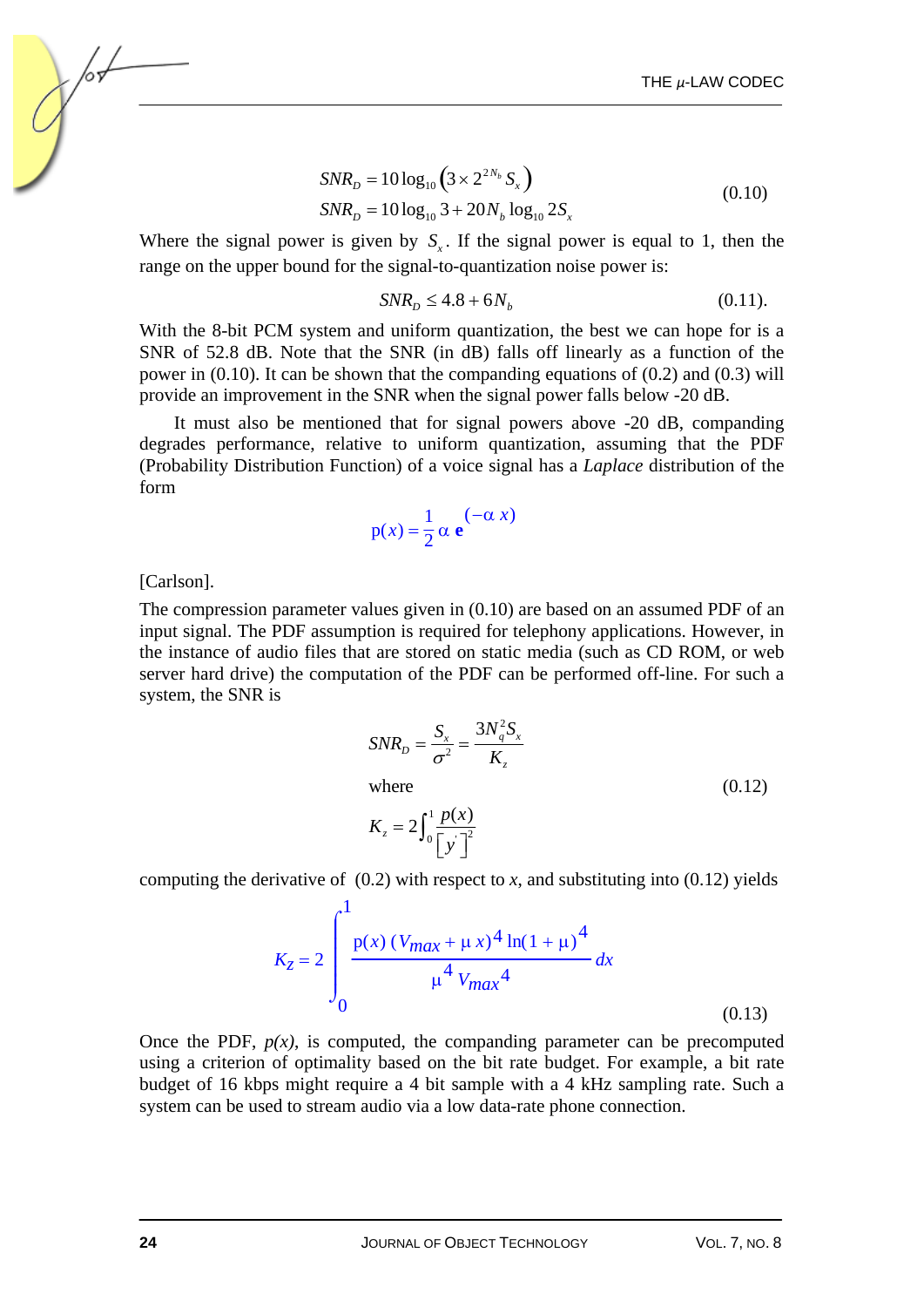# 3 THE ULAWCODEC CLASS

The *UlawCodec* class performs the  $\mu$ -law CODEC function, in addition to providing file save and open services. Java can, in principle, process any file format.

#### **Class Summary**

```
public class UlawCodec implements Runnable { 
public UlawCodec() 
public UlawCodec(String name) 
public UlawCodec(short linearArrayOfShort[]) 
public UlawCodec(double linearArrayOfDouble[]) 
public UlawCodec(byte ulawArrayOfByte[]) 
public void readAUFile(String fileName) 
public void readAUFile() 
public void writeAUFileString fileName) 
public void writeAUFile() 
public void playSync 
public void playAsync 
public byte [] getUlawData() 
public void setUlawData(byte ulawArrayOfByte[]) 
public double[] getDoubleArray() 
public int getLength() 
public double getDuration() 
public void reverseUlaw() 
public static void main(String argc[]) 
}
```
### 4 CLASS USAGE

The *UlawCodec* has several constructors, each has, as it main goal, to construct a  $\mu$ law encoded byte array in a private storage area. The only way to obtain access to this storage area is via the *getUlawData* and *setUlawData* methods. This is due, in part, to a series of parallel data structures that must maintain their consistency. For example, when you invoke the *getDoubleArray* method, a check is performed to see if the internal *DoubleArray* is null. If the array is null, it is set using computations involving the *ulawData*. The consistency maintenance mechanism is invisible to the programmer.

Suppose the following variables are pre-defined:

 $\sqrt{\frac{1}{2}}$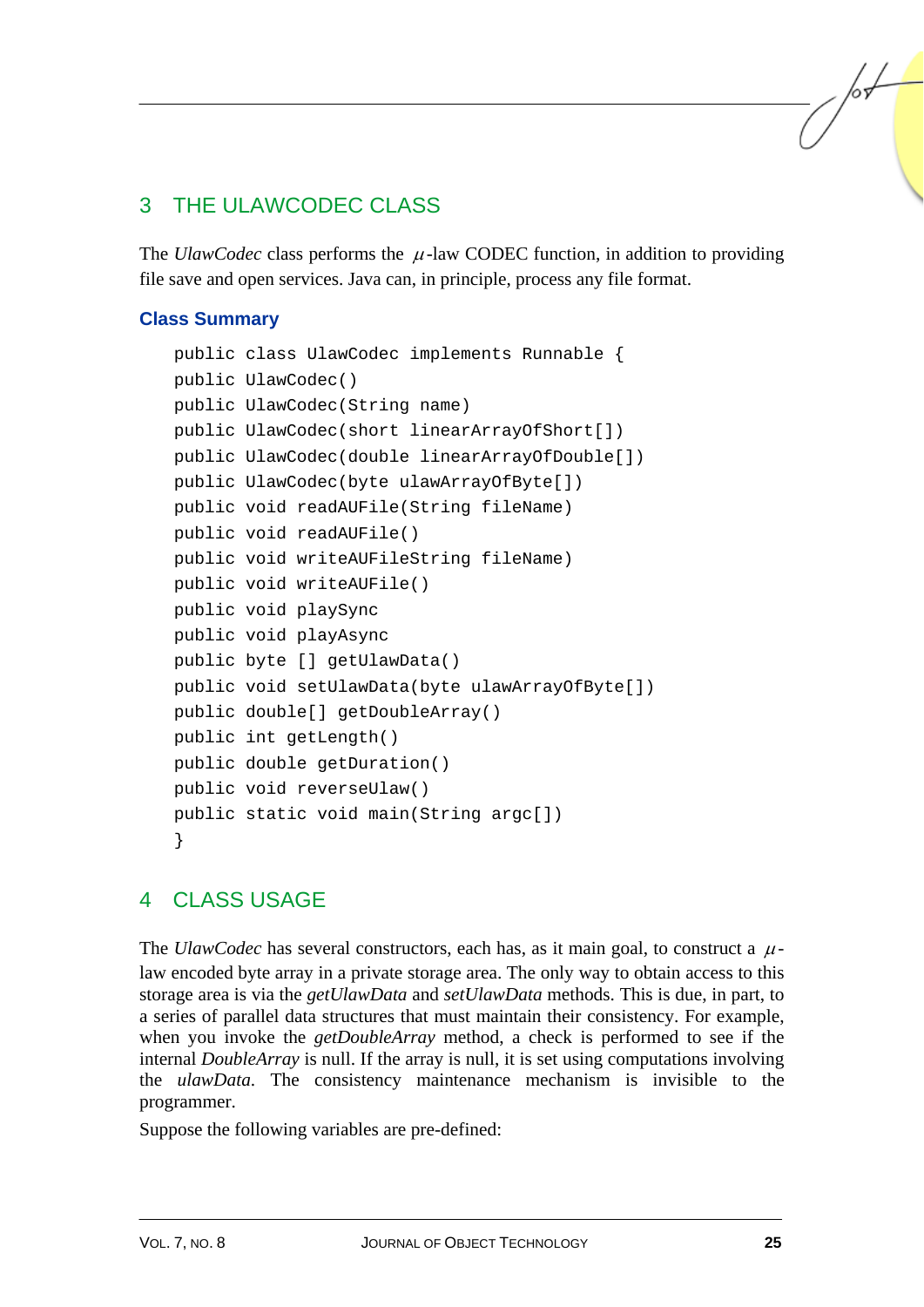```
UlawCodec ulc; 
    String fileName; 
    byte ulawArrayOfByte[]; 
    short linearArrayOfShort[]; 
    Double linearArrayOfDouble[]; 
    int length; 
    double timeInSeconds; 
    String args[];
To read in a Sun AU file, using a standard file open dialog box: 
    ulc = new UlawCodec();
To read in a Sun AU file, using a file name: 
    ulc = new UlawCode(fileName);To construct a UlawCodec instance from a 16 bit linear data array: 
    ulc = new UlawCodec(linearArrayOfShort); 
To construct a UlawCodec instance from a linear double array: 
    ulc = new UlawCodec(linearArrayOfDouble); 
To overwrite the internal data and read in a new AU file, given a file name: 
    ulc.readAUFile(fileName); 
To prompt the user for a read file name and overwrite the internal data: 
    ulc.readAUFile(); 
To write the internal data as new AU file, given a file name: 
    ulc.writeAUFile(fileName); 
To prompt the user for a file name, then write a Sun AU file: 
    ulc.writeAUFile(); 
To play synchronously, returning only after the sound is played: 
    ulc.playSync(); 
To play asynchronously, returning right away and playing the sound in the 
background: 
    ulc.playAsync(); 
To get the raw companded byte data: 
    ulawArrayOfByte = ulc.getUlawData(); 
To set the raw companded byte data: 
    ulc.setUlawData(ulawArrayOfByte); 
To get the data as an array of linear doubles: 
    linearArrayOfDouble = ulc.getDoubleArray(); 
To get the number of samples: 
    length = ulc.getLength();
```
/or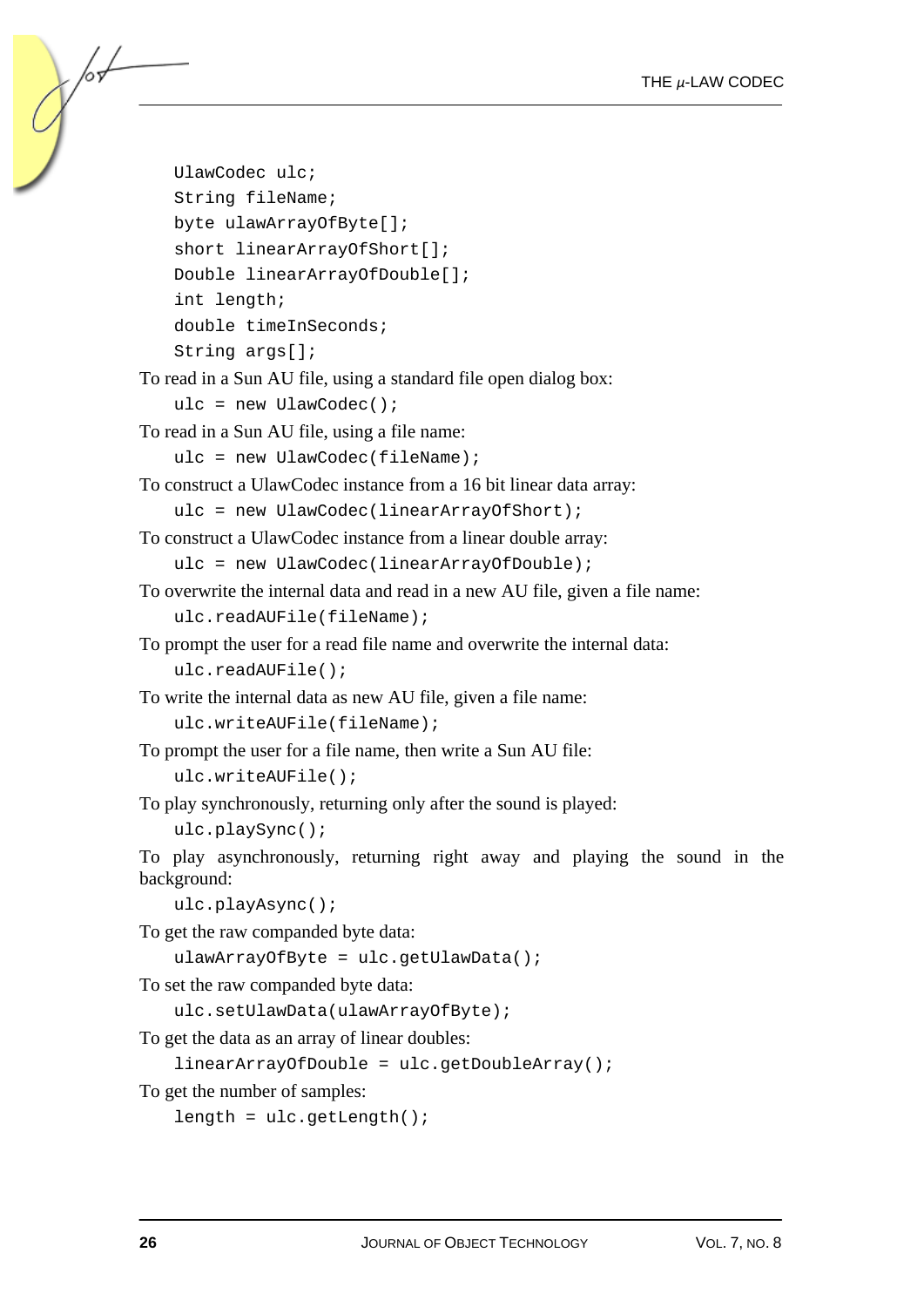To get the play time in seconds:

```
timeInSeconds = ulc.getDuration();
```
To reverse the U-law data, forcing recomputation of the *DoubleArray*:

ulc.reverseUlaw();

To test the read play and write methods:

```
UlawCODEC.main(args);
```
## 5 READING AND WRITING  $\mu$ -LAW

The following example, excerpted from the *UlawCodec.java* file, shows how the main method is implemented:

- 1. public static void main(String argc[]){
- 2. UlawCodec ulc = new UlawCodec();
- 3. ulc.playSync();
- 4. ulc.writeAUFile();
- 5. }

Line 2 shows the default constructor for the CODEC. The default constructor opens the standard file dialog box in order for the user to select a AU file. Line 3 plays the sound and does not return until the sound has completed playing. The *writeAUFile* opens a dialog box and the user must type in a file name to save the AU file.

## 6 THE OSCILLATOR CLASS

Several instances of the *Oscillator* class may be made to create banks of Oscillators. The Oscillator class makes use of double precision data arrays and can make very low-distortion waveforms.

## 7 CLASS SUMMARY

```
public class Oscillator { 
public Oscillator(double frequency, int length) 
public double[] getSineWave() 
public double[] getSquareWave() 
public double[] getSawWave() 
public double[] getTriangleWave() 
public double getDuration() 
public int getSampleRate() 
public double getFrequency() 
public void setModulationIndex(double I) 
public void setModulationFrequency(double fm)
```
/or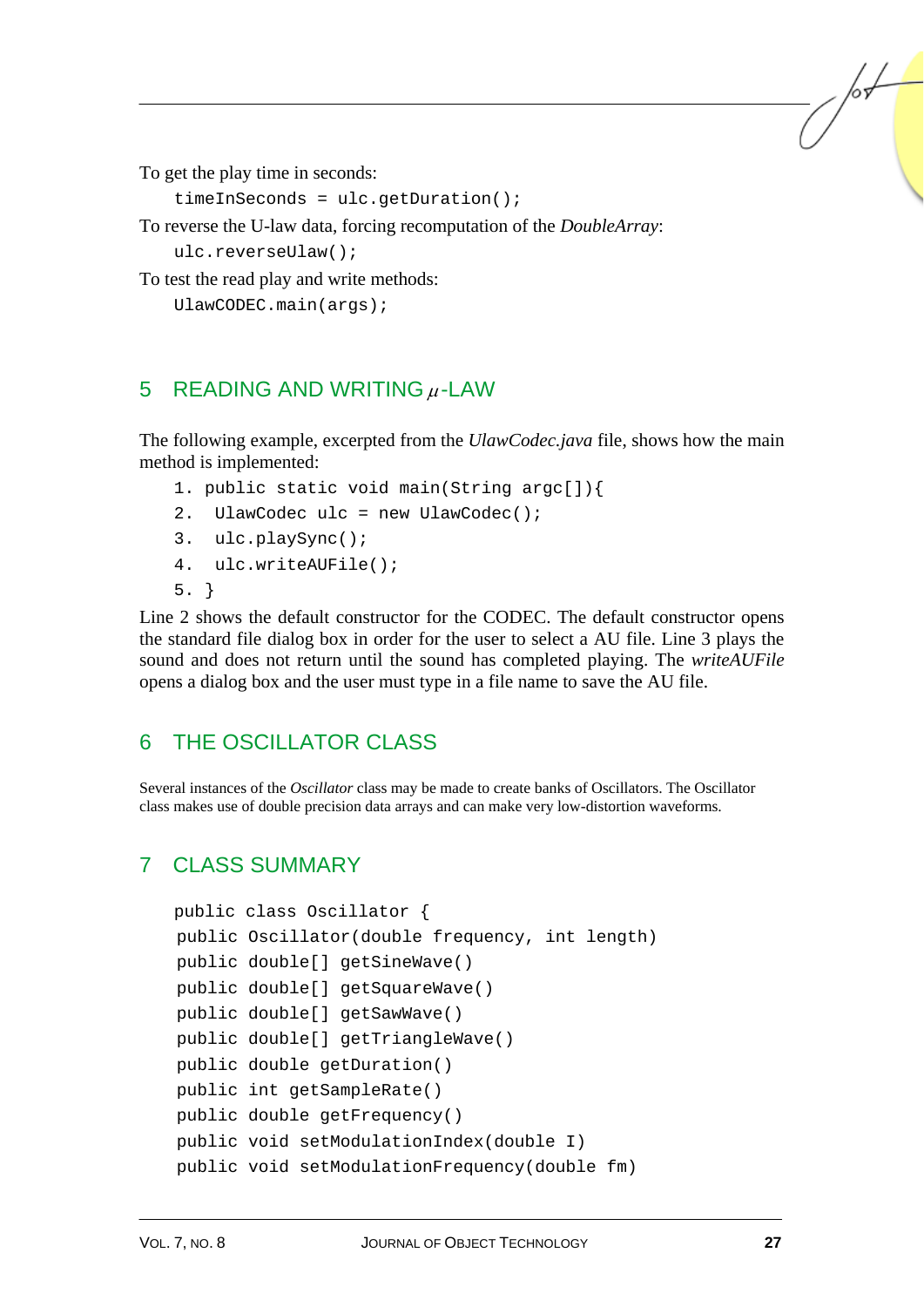```
public double[] getFM() 
public double[] getAM() 
}
```
#### **Class Usage**

/or

The Oscillator class has a number of private properties that are accessed via get and set methods. An Oscillator instance is created for a fixed carrier frequency and number of samples. All waveforms vary from -1 to 1. Suppose the following variables are predefined:

```
double frequency = 440; 
   double length = 2000; // the total number of samples
   Oscillator osc; 
   double audioData[]; 
   double timeInSeconds; 
   int sampleRate; 
   double indexOfModulation; 
Then to make an instance of an Oscillator: 
   osc = new Oscillator(frequency, length); 
To get sine, square, saw tooth and triangle waves: 
    audioData = osc.getSinceWave();
    audioData = osc.getSquareWave();
    audioData = osc.getSawWave(); 
    audioData = osc.getTriangleTo get the time the wave form will last, in seconds: 
    timeInSeconds = osc.getDuration();
```
To get the sample rate, in Hz:

sampleRate = osc.getSampleRate()

To get the frequency, in Hz:

```
frequency = osc.getFrequency()
```
To set the index of modulation of the FM oscillator:

osc.setModulationIndex(indexOfModulation);

To set the modulation frequency of both the AM and FM oscillators:

```
osc.setModulationFrequency(frequency);
```
 $audioData = osc.getFM()$ 

 $audioData = osc.getAM()$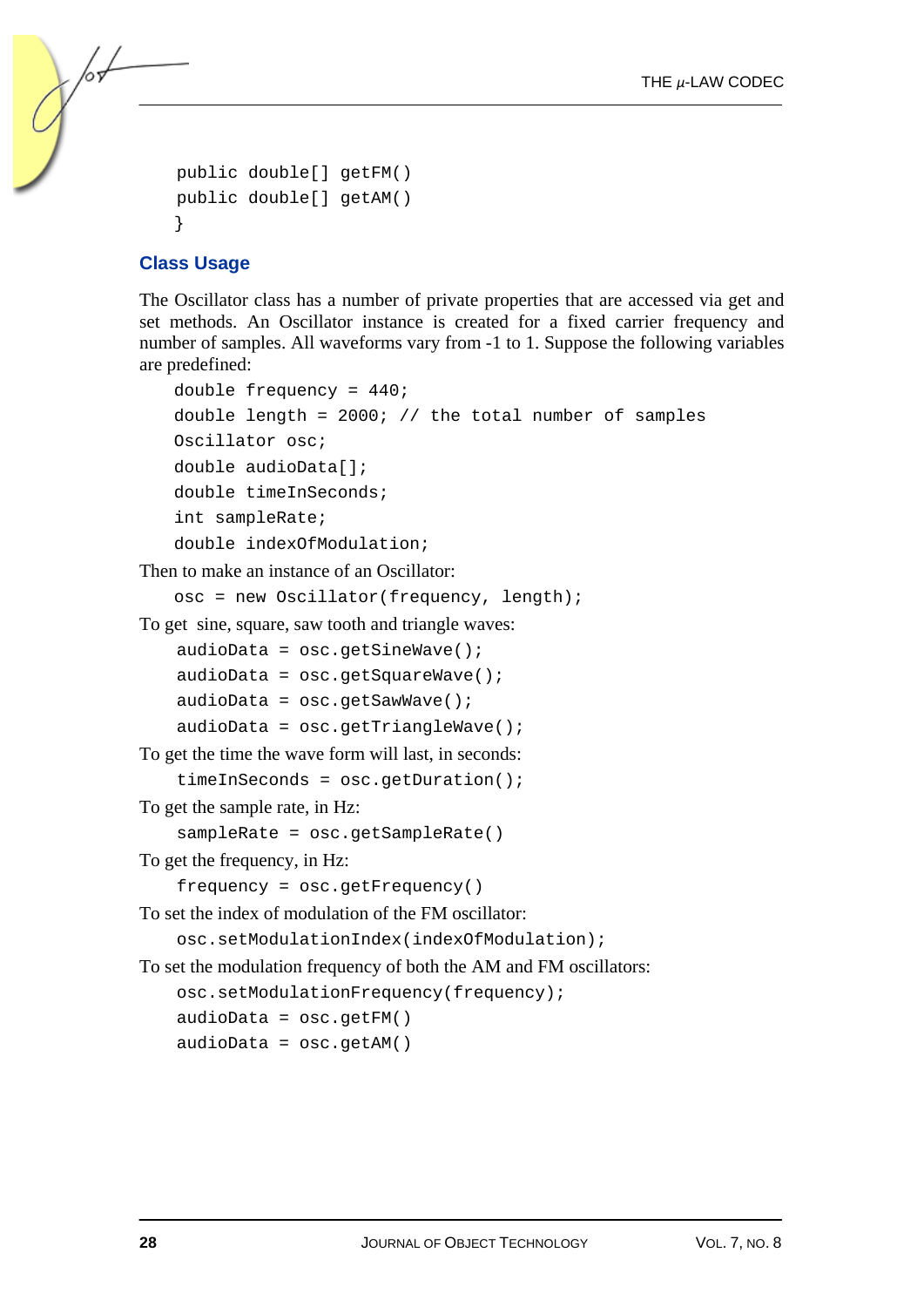## 8 CLASS EXAMPLES

The *AudioFrame* class is able to generate a series of waveforms using the Oscillator class and the *UlawCodec* class.

```
public class AudioFrame extends ClosableFrame { 
      private UlawCodec ulc; 
      private Oscillator osc = 
          new Oscillator(440,4000); 
... 
public class AudioFrame extends ClosableFrame { 
      private UlawCodec ulc; 
      private Oscillator osc = 
          new Oscillator(440,4000); 
... 
public void play() { 
          ulc.playSync(); 
} 
public void sineWave() { 
      ulc = new UlawCodec( 
          osc.getSineWave()); 
      play(); 
} 
public void squareWave() { 
      ulc = new UlawCodec( 
          osc.getSquareWave()); 
      play(); 
} 
public void sawWave() { 
      ulc = new UlawCodec( 
          osc.getSawWave()); 
      play(); 
} 
public void triangleWave() { 
      ulc = new UlawCodec( 
          osc.getTriangleWave()); 
      play(); 
} 
public void am() {
```
/sL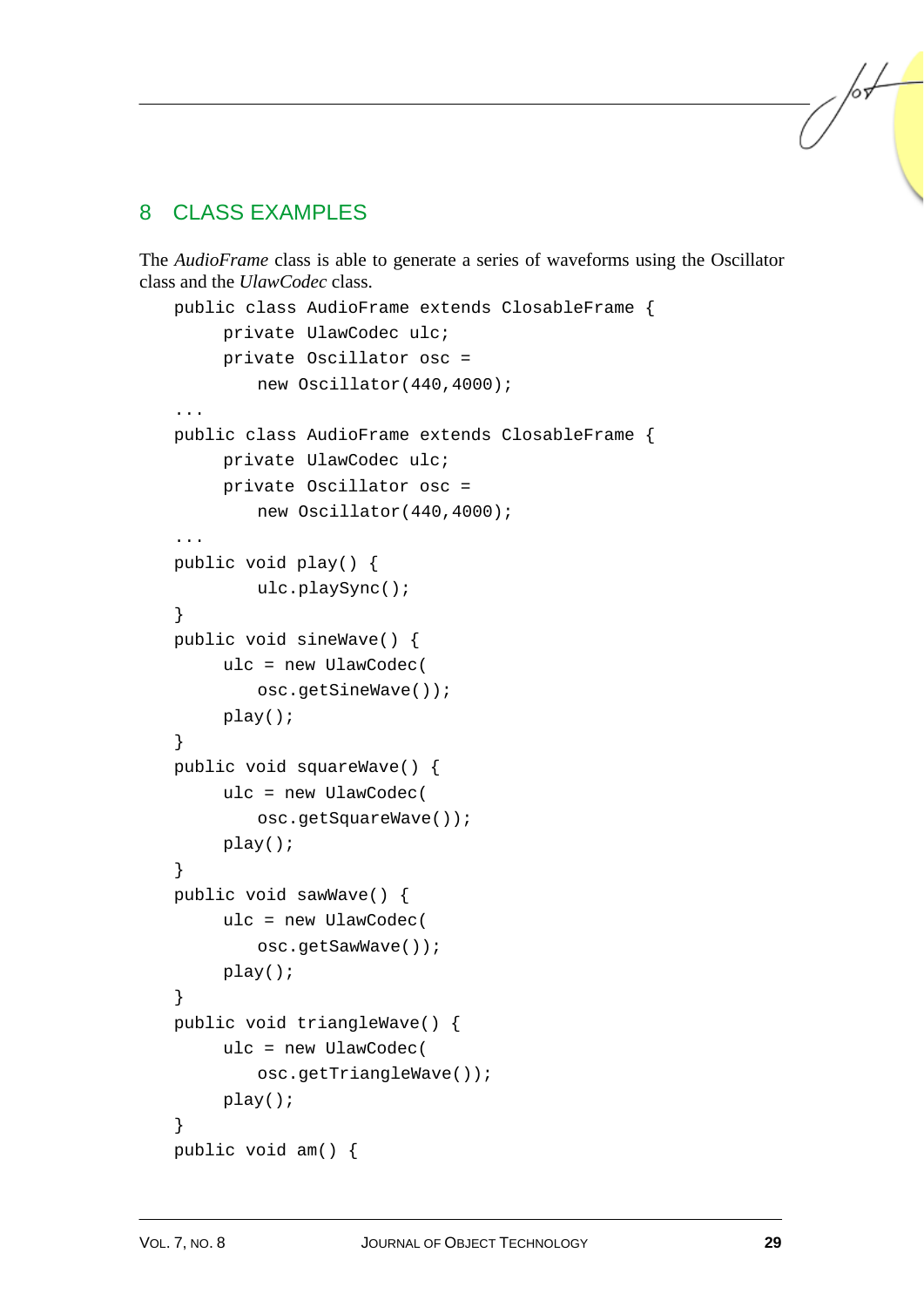```
 osc.setModulationIndex(0.5d); 
      osc.setModulationFrequency(200d); 
      ulc = new UlawCodec( 
          osc.getAM()); 
      play(); 
} 
public void fm() { 
      osc.setModulationIndex(0.5d); 
      osc.setModulationFrequency(200d); 
      ulc = new UlawCodec( 
          osc.getFM()); 
      play(); 
}
```
## 9 CLASS IMPLEMENTATION

An *Oscillator* is able to generate repeated waveforms by constructing a single cycle of the waveform into a wavetable. The wavetable is copied repeatedly into an array of double data known, internally as *audioData*.

The *Oscillator* class is implemented with a series of private class variables:

1.

 $\frac{1}{2}$ 

- 2. import futils.utils.Computation;
- 3. public class Oscillator {
- 4. private double audioData[];
- 5. private double waveTable[];

Lines 4 and 5 show that the audioData waveTables are unallocated until the constructor is invoked. Line 6 shows the *sampleRate*. The constructor could be overloaded to take other sample rates [Lyon].

6. private int sampleRate = 8000;

Line 7 shows the frequency, in Hz. For a sine wave, this is the number of wave table cycles that must be clocked out, per second. Lambda is the number of seconds in the period of one cycle. Line 9 shows the number of samples in a single cycle of the wave table, if this were computed with precision. Keep in mind that the length of a wave table is always an integer and the samplesPerCycle must be converted as a result.

- 7. private double frequency;
- 8. private double lambda;
- 9. private double samplesPerCycle;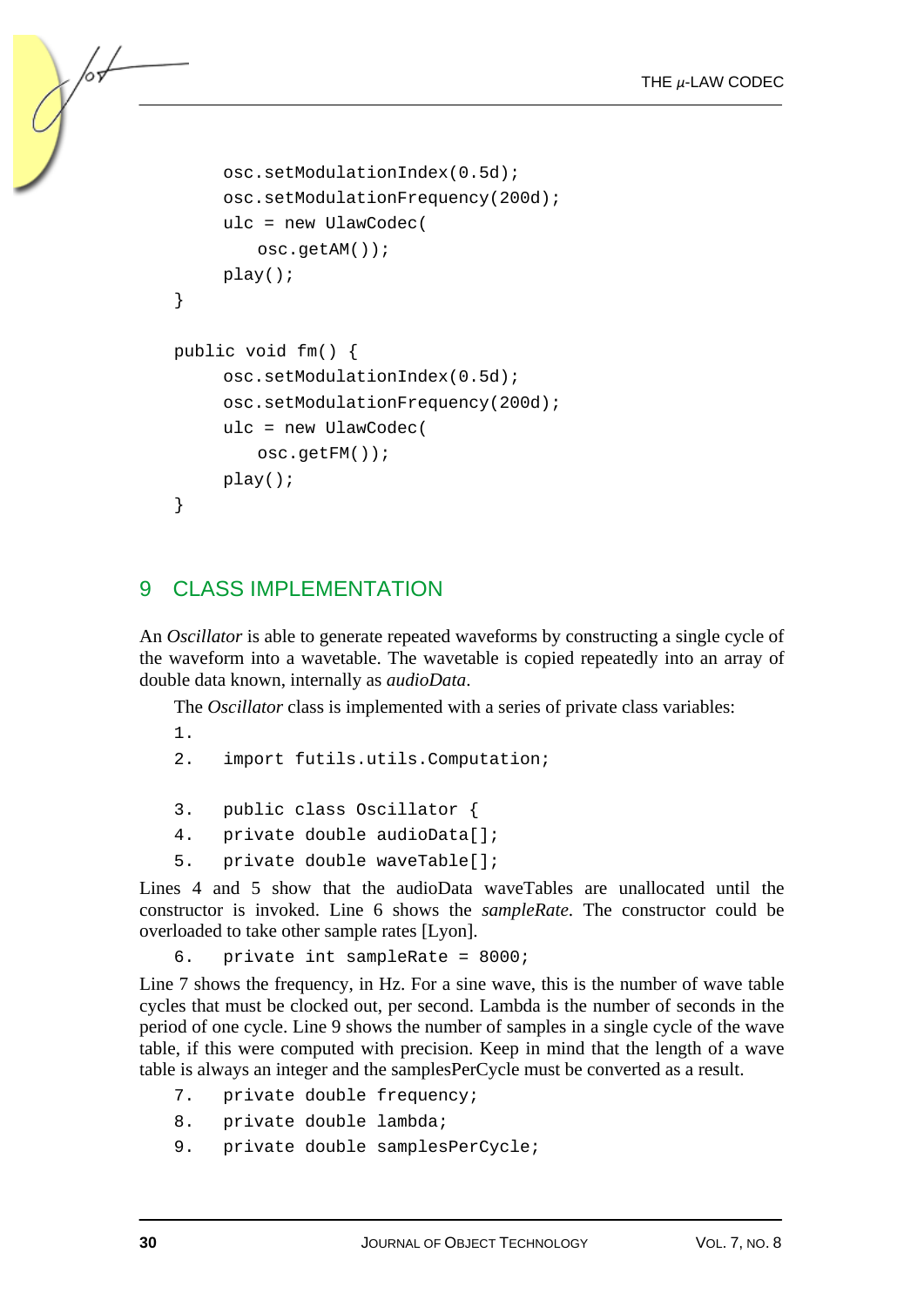Oscillator construction requires that the carrier frequency and number of cycles be known. Line 3 show the memory allocation for the audioData.

- 1. public Oscillator(double frequency\_, int length) {
- 2. frequency = frequency\_;
- 3. audioData = new double[length];

Once the period of the waveform is computed, on line 5, we are able to compute the number of samples in a cycle of the wave table. This is the samplesPerCycle variable, cast into an integer. Given the integral approximation, the computation for the actual frequency at which the wave table is clocked out is:

 $f_{actual} = sampleRate / waveTable.length$  (0.14)

With the wave table length being:

$$
waveTable.length = round(sampleRate / f)
$$
 (0.15)

To compute the error in the digital oscillator instance, we subtract the frequency that we wanted from the rate cycles are clocked out of the wave table.

$$
f_e = f - f_{actual}
$$

For example, for a frequency of 440 Hz, *waveTable.length* = 18 *sampleRate* = 8000  $audioData.length = 4000$  and the actual frequency =  $444.444$  Hz. Exact frequencies may be had when the frequency desired is an exact multiple of the *sampleRate*. For example, 400 will be reproduced with precision because 8000/400 = a *waveTable.length* of 20.

```
4. //the period of the wave form is 
5. lambda = 1/frequency; 
6. //The number of samples per period is 
7. samplesPerCycle = sampleRate * lambda; 
8. delta_freq = 1/samplesPerCycle; 
9. waveTable = 
10. new double[(int) samplesPerCycle]; 
11. }
```
#### **Building the WaveTable**

The *AudioDataFromTable* method in the *Oscillator* class is used to turn a single cycle of the *WaveTable* into a long array of audio data. A constraint on the *audioData* array is that it must have an absolute value that is strictly less than 1 (due to the companding formulas).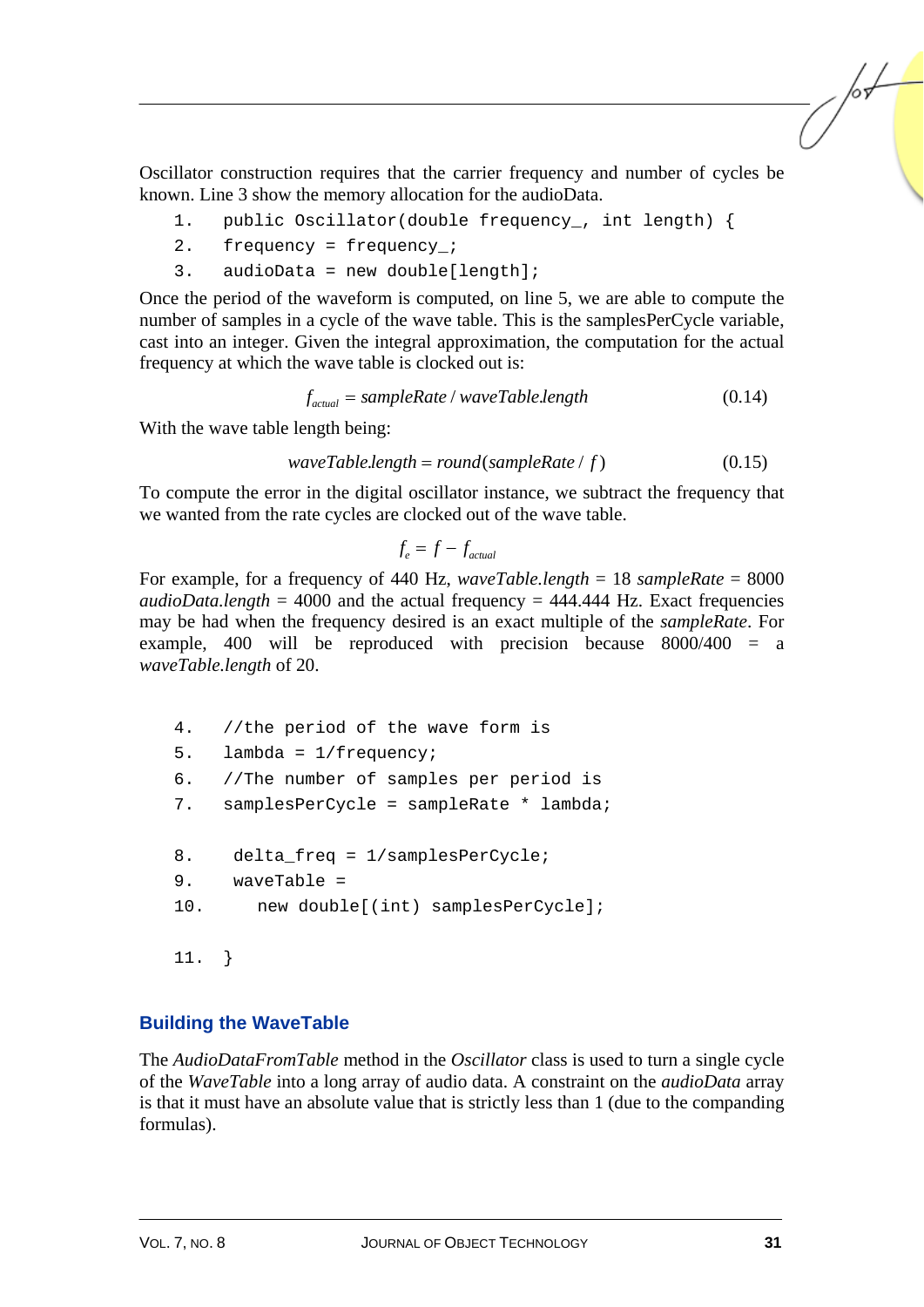```
1. private double[] AudioDataFromTable() { 
2. int k = 0;
3. for (int i = 0; i < audioData.length; i++) {
```
Line 4 builds the audioData from the waveTable. While the indexes, *i* and *k* both begin at 0, lines 6 and 7 reset *k*, while index *i* increments on.

```
4. audioData[i] = waveTable[k];
5. k++;6. if (k >= waveTable.length) 
7. k = 0;8. } 
9. System.out.println("\nlambda="+lambda+ 
10. "\nfrequency = "+frequency+ 
11. "\nwaveTable.length = "+waveTable.length+ 
12. "\nsampleRate = "+sampleRate+ 
13. "\naudioData.length = "+audioData.length+ 
14. "\nactual frequency = "+actualFrequency());
15. return audioData; 
16. }
```
In the *getSineWave* method, the *waveTable* is computed for a single cycle. To make sure that the absolute value of the amplitude of the sine wave is always less than 1, 0.98, on line 20, first multiplies it.

```
17. public double[] getSineWave() { 
18. for (int i=0; i<waveTable.length; i++) 
19. waveTable[i] = 
20. 0.98*Math.sin(twopi * i/waveTable.length); 
21. return AudioDataFromTable(); 
22. }
```
To build a wave table for a saw wave, we set the initial voltage to -1, then compute a change in voltage, *dv* using the length of the wave table, *L* so that  $V_0 = -1$ ,  $dv = \frac{2}{L}$ . then, after L-1 intervals, the final voltage will reach a value of *1-dv*. The following code implements the *getSawWave* method:

```
1. public double[] getSawWave() {
```
In line 2, the initial voltage is set to a value that is a little higher than 1.0. This is due to the constraint on the CODEC's input. Also, in line 4, the check is i<waveTable.length rather than i <= waveTable.length. Thus the saw wave will end at (v-dv), rather than at 1.0 volts.

- 2. double  $v = -0.99$ ;
- 3. double dv = 2.0 / (double) waveTable.length;
- 4. for (int i=0; i<waveTable.length; i++){
- 5. waveTable $[i] = vi$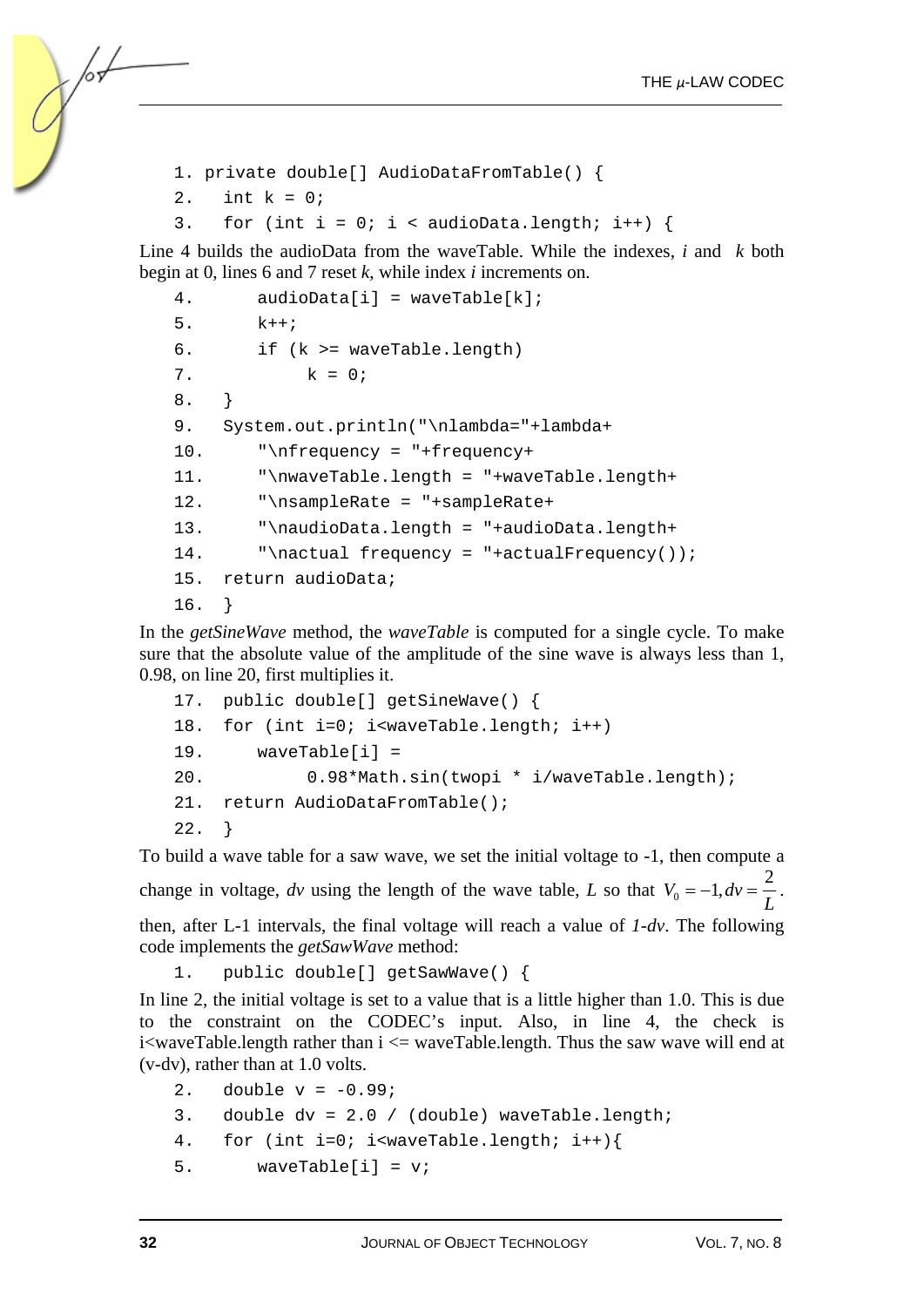```
6. v += dv;
7. } 
8. System.out.println("Sawwave ends at:"+(double)(v-dv));
9. return AudioDataFromTable();
10. }
```
The saw wave output is shown in Figure 2.



Figure 2. The saw wave output

### **Examples**

To play a tone, use:

```
private static void playTone(int f, int dur) { 
         Oscillator osc = new Oscillator(f, dur); 
         UlawCodec ulc = new UlawCodec(osc.getSineWave()); 
         ulc.play(); 
     }
```
The ULaw class contains a play method that enables the playing of u-law compressed audio directly to an output stream:

```
public void play() { 
         stop(); 
      if (ulawData == null) return; 
         AudioData audioData = 
                 new AudioData(ulawData);
        audioDataStream = new AudioDataStream(audioData); AudioPlayer.player.start(audioDataStream); 
     }
```
/sL